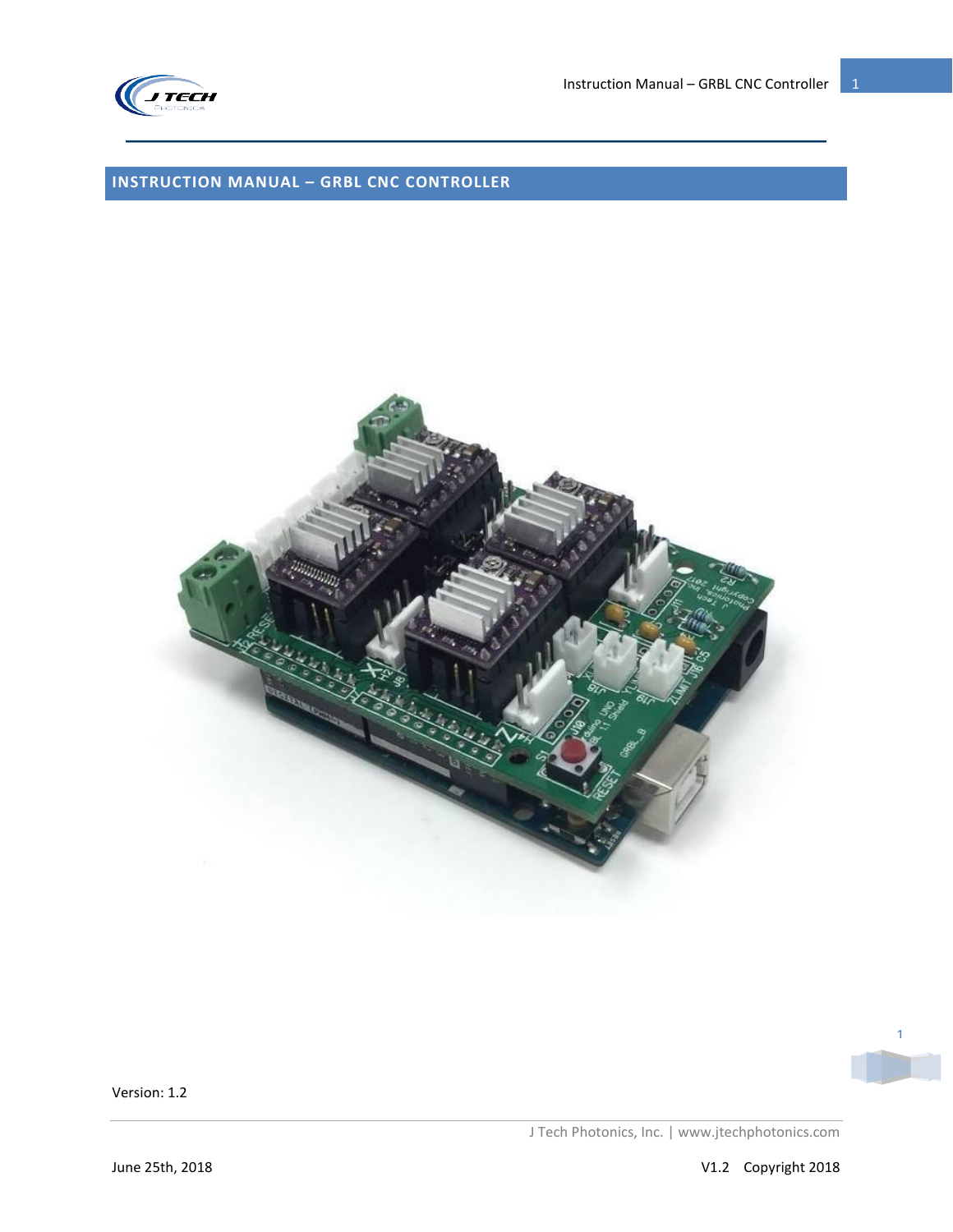

# **CONTENTS**

| $\textbf{Specifications} \textit{} \textit{} \textit{} \textit{} \textit{} \textit{} \textit{} \textit{} \textit{} \textit{} \textit{} \textit{} \textit{} \textit{} \textit{} \textit{} \textit{} \textit{} \textit{} \textit{} \textit{} \textit{} \textit{} \textit{} \textit{} \textit{} \textit{} \textit{} \textit{} \textit{} \textit{} \textit{} \textit{} \textit{} \textit{} \textit$ |
|-------------------------------------------------------------------------------------------------------------------------------------------------------------------------------------------------------------------------------------------------------------------------------------------------------------------------------------------------------------------------------------------------|
|                                                                                                                                                                                                                                                                                                                                                                                                 |
|                                                                                                                                                                                                                                                                                                                                                                                                 |
|                                                                                                                                                                                                                                                                                                                                                                                                 |
|                                                                                                                                                                                                                                                                                                                                                                                                 |
|                                                                                                                                                                                                                                                                                                                                                                                                 |
|                                                                                                                                                                                                                                                                                                                                                                                                 |
|                                                                                                                                                                                                                                                                                                                                                                                                 |
|                                                                                                                                                                                                                                                                                                                                                                                                 |
|                                                                                                                                                                                                                                                                                                                                                                                                 |
|                                                                                                                                                                                                                                                                                                                                                                                                 |

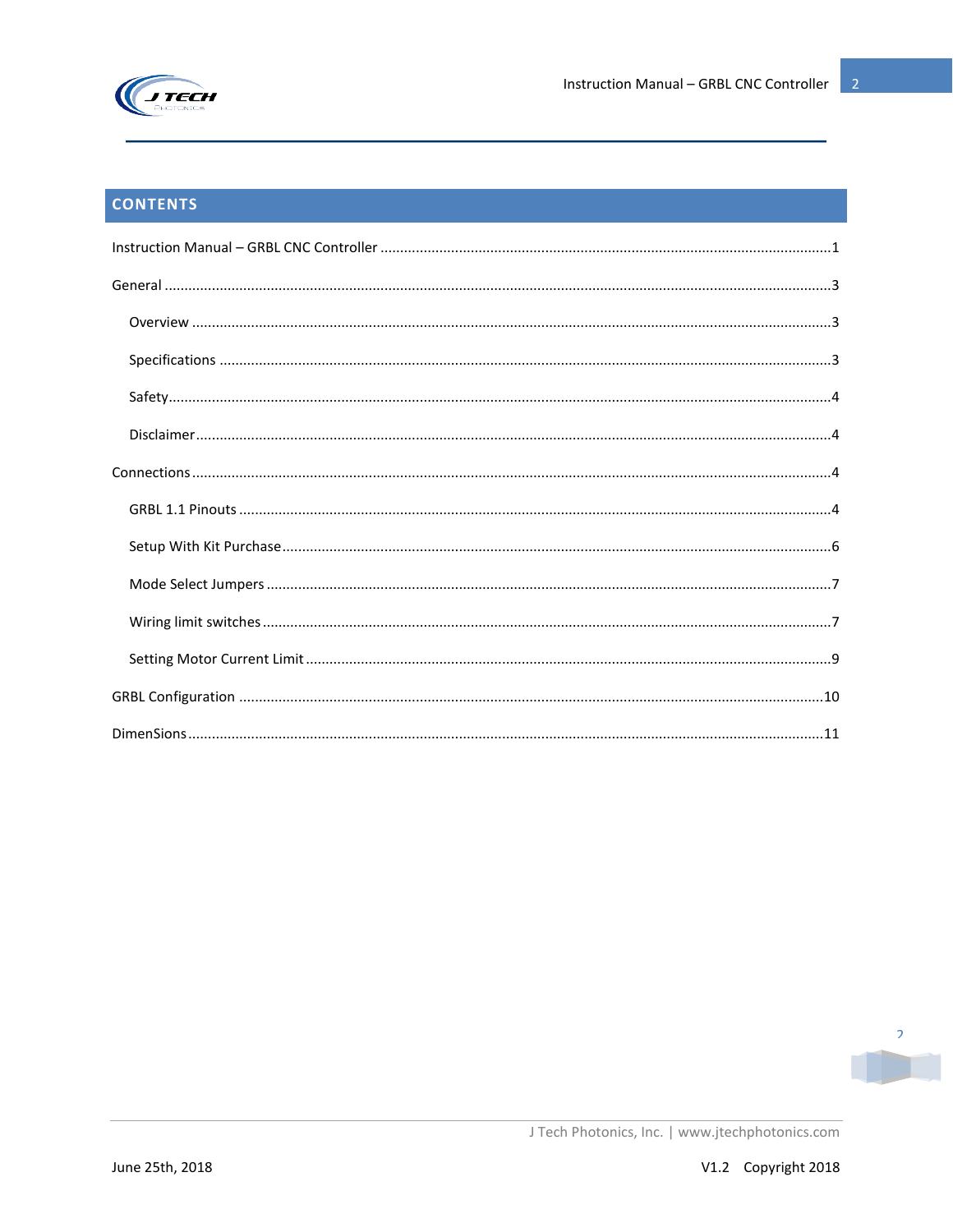

### <span id="page-2-0"></span>**GENERAL**

#### <span id="page-2-1"></span>OVERVIEW

This breakout board is designed to work with the popular GRBL open source firmware for controlling CNC and laser machines. We have been very involved in the evolution of GRBL and this shield/breakout board is a simple and effective way to control a machine with GRBL. It offers easy to connect pinout for all signals and JST connectors for the more well used signals.

The board has these features:

- 4 Standard stepper board pinout carriers.
- Ability to select clone axis for multiple motor use.
- Noise suppression limit switch connections.
- Screw terminal and JST connectors for easy hookup.
- Reset select for either GRBL reset or Arduino Reset.
- Works with GRBL 1.1f and Laser Mode

The board has 4 slots for stepper drivers. It comes included with DRV8825 stepper drivers using the Texas Instruments DRV8825 motor driver chip.

Stepper Driver Features:

- 45 V maximum supply voltage
- Six different step resolutions: full-step, half-step, 1/4-step, 1/8-step, 1/16-step, and 1/32-step
- Adjustable current limit setting with potentiometer
- Over-temperature thermal shutdown, over-current shutdown, and under-voltage lockout
- Short-to-ground and shorted-load protection

#### <span id="page-2-2"></span>SPECIFICATIONS

| <b>Specification</b>         |                                      |
|------------------------------|--------------------------------------|
| Minimum Operating Voltage    | 8.2V                                 |
| Maximum Operating Voltage    | 45V                                  |
| Continuous Current Per Phase | 1.5 amps                             |
| Maximum Current Per Phase    | 2.2 amps                             |
| Current Limit Adjustment     | Analog Trim Pot                      |
| Microstep Resolutions        | Full, 1/2, 1/4, 1/8, 1/16, and 1/32  |
| Connectors:                  | Screw Terminal and JST PH Connectors |
| Operating Temperature:       | 0 to 40 $^{\circ}$ C                 |
| Storage Temperature:         | $-40$ to 70 °C                       |
| Dimensions:                  | $3.25'' \times 2.25''$               |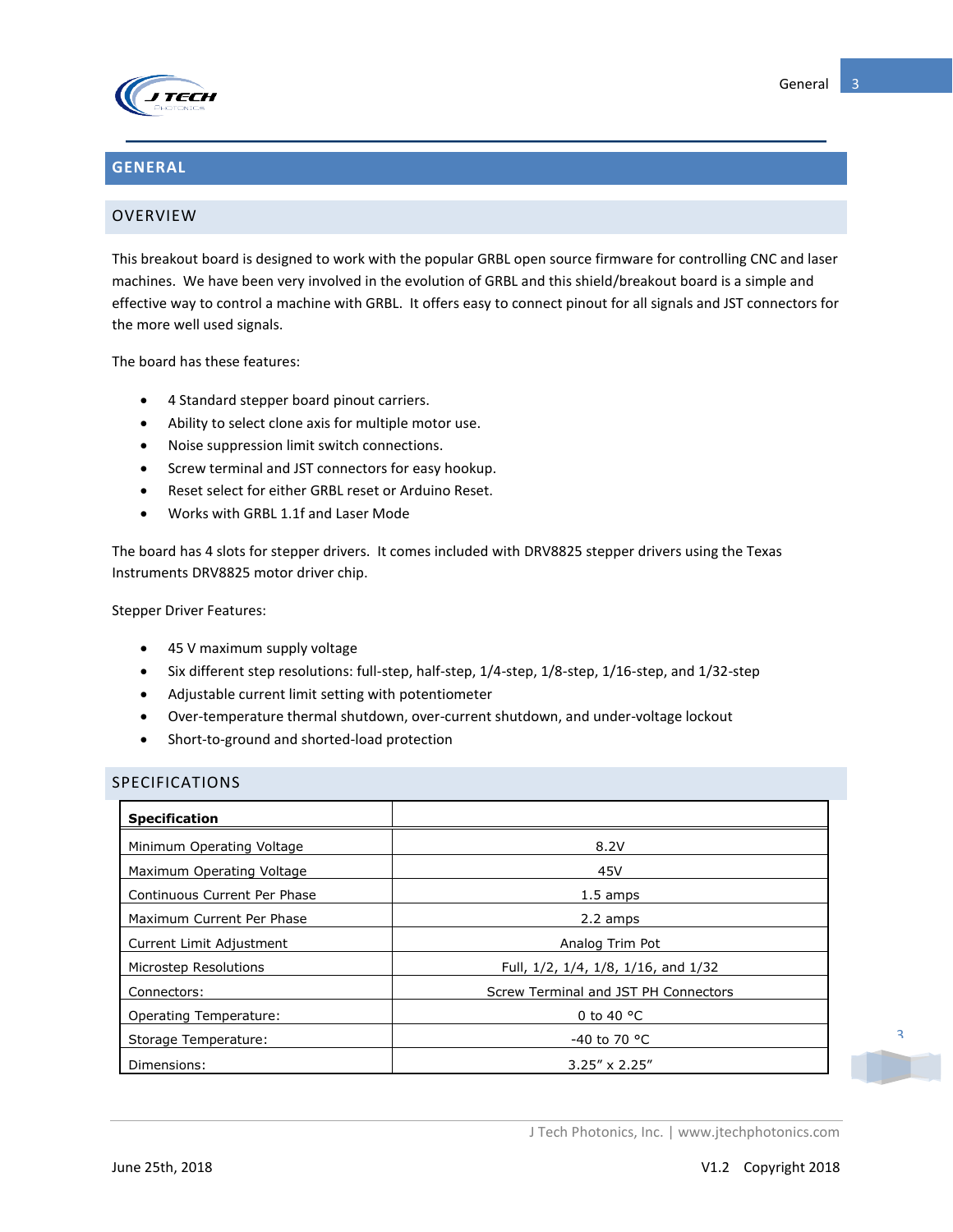

### <span id="page-3-0"></span>SAFETY

- Operate the GRBL Shield Breakout Board in an explosion free area.
- The GRBL Shield Breakout Board may reach high temperatures under operation. Make sure there is adequate airflow to the Driver Board. Also, make sure there is adequate protection around the Driver Board and that it is not in contact with other materials.

#### <span id="page-3-1"></span>DISCLAIMER

- The GRBL Shield Breakout Board is designed as an OEM product to be integrated into a final solution.
- All statements of safety are only applied when the driver board is used in its intended purpose.
- You are legally responsible for any injury to anybody resulting from the use of or assembly of the GRBL Shield - Breakout Board or their finished products.
- You Accept this driver board as a COMPONENT for integration in a system of YOUR OWN design and will be legally responsible from any and all LIABILITIES.

### <span id="page-3-2"></span>**CONNECTIONS**

### <span id="page-3-3"></span>GRBL 1.1 PINOUTS



Laser machine. All of these signals are routed through the GRBL shield to the proper places for the stepper drivers and output connectors.

GRBL 1.1 has all of the following output provided for operating the CNC machine or

The GRBL Shield goes on top of the Arduino Uno. It is designed to work with GRBL 0.9 to 1.1f. Full kits came pre-installed with version 1.1f on them.

You can see the outputs on the GRBL board in the following diagram.

Reset/Abort\* Feed Hold\* -Cycle Start/Resume\* **Coolant Enable** (not used/reserved) Probe

\*- Indicates input pins. Held high with internal pull-up resistors.

 $\overline{A}$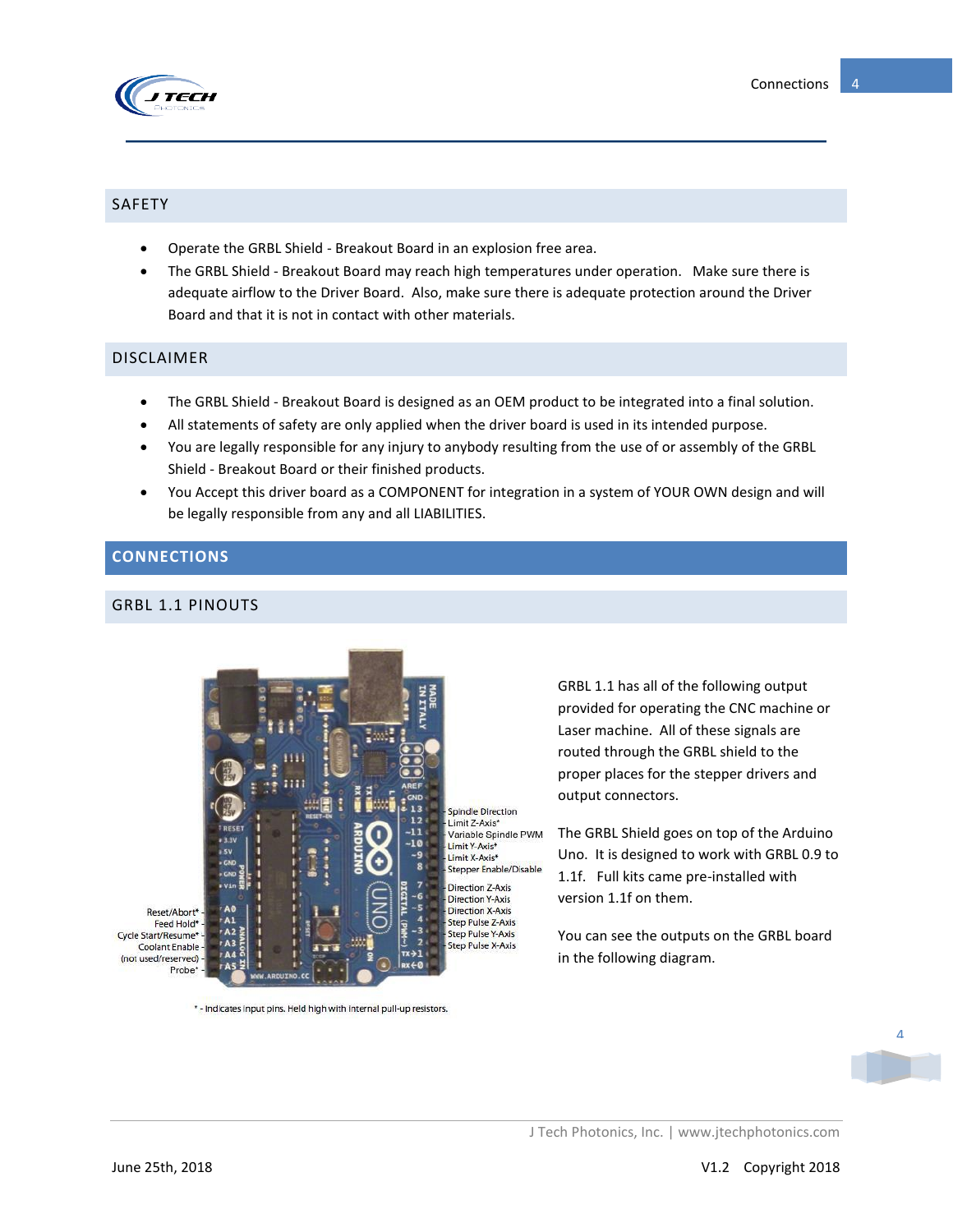



- Motor Connections: These are standard 4 pin Dupont Connectors that typical stepper motors come with.
- Reset: There is a screw terminal connection for an external reset switch as well as a red button on the board. Both do the same thing. Select using the Reset jumper select to either reset the Arduino (recommended) or just reset GRBL.
- Step and Direction Clone jumpers: These set the A Motor to follow either X, Y, or Z for step and direction. Make sure both Step and Direction are THE SAME axis you clone. For example, make both Y to clone the Y axis.
- Limit Switches: Connect them according to the section "wiring limit switches".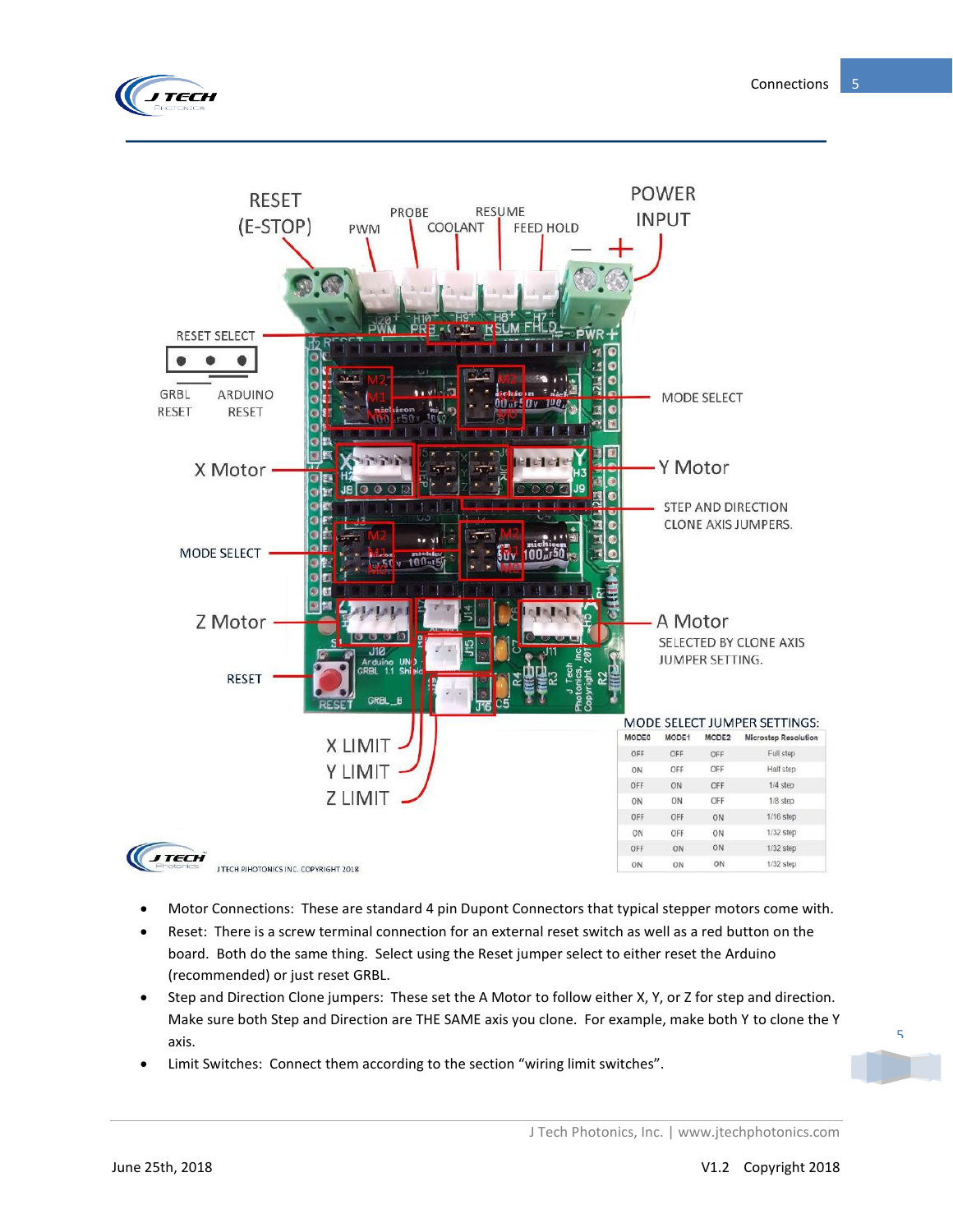

#### <span id="page-5-0"></span>SETUP WITH KIT PURCHASE

If you bought J Tech stepper motors or a full machine kit, then your machine will be set up correctly with all of the switches, driver current, and settings out of the box. You will just need to connect the motor cables to the correct motor axis on the control board.



Connecting the motors in this way will make the zero position of your machine be in the front left corner of your machine.

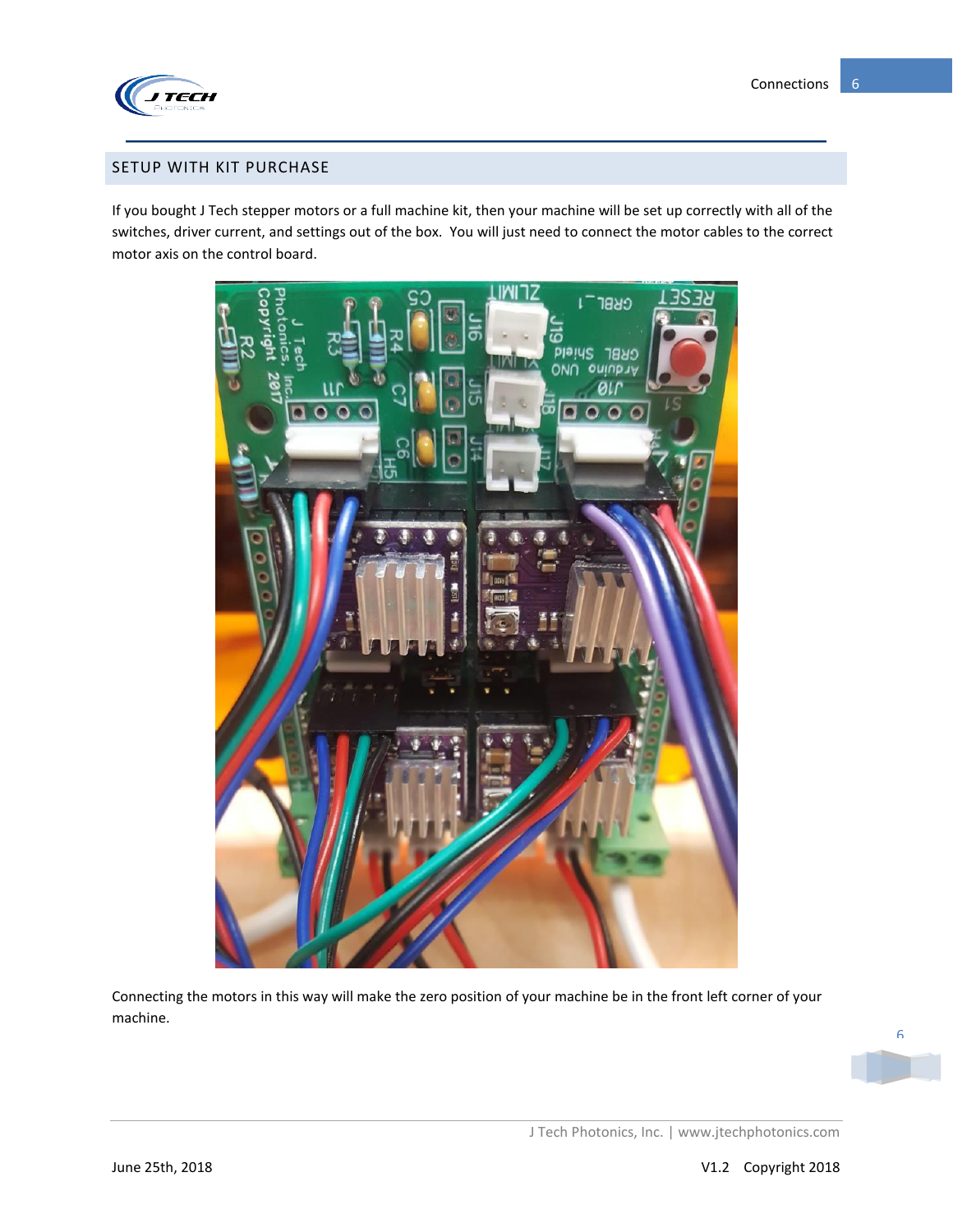

#### <span id="page-6-0"></span>MODE SELECT JUMPERS

The GRBL Shield – Breakout Board will have jumpers for the stepping mode for the stepper drivers. Use the following table to configure based on your machine requirements.

| <b>MODE0</b> | <b>MODE1</b> | <b>MODE2</b> | <b>Microstep Resolution</b> |
|--------------|--------------|--------------|-----------------------------|
| OFF          | OFF          | OFF          | <b>Full step</b>            |
| ON           | OFF          | OFF          | Half step                   |
| OFF          | ON           | OFF          | $1/4$ step                  |
| ON           | ON           | OFF          | $1/8$ step                  |
| OFF          | OFF          | ON           | $1/16$ step                 |
| ON           | OFF          | ON           | $1/32$ step                 |
| OFF          | ON           | ON           | $1/32$ step                 |
| ON           | ON           | ON           | $1/32$ step                 |

### <span id="page-6-1"></span>WIRING LIMIT SWITCHES

The limit switches are used to detect the physical limits of the working area and to position the head in initial position during the homing process. Properly connected limit switches can significantly increase the reliability of the GRBL - the microcontroller pins connected to the switches are very vulnerable to any noise.

Before starting, make sure your coordinate frame is setup properly on your CNC machine and satisfies the righthand rule. If you're not sure, its explained in the quick setup guide here. Otherwise, you will likely encounter problems with the homing cycle, where it behaves strangely. If you are having issues with the homing cycle, read this FAQ.

There are two types of end switches wiring:

- Normally Opened end switches (NO) switches are connected in parallel, if the head hits one of the switches the resistance becomes low (<10 Ohm). The wiring is simple but there is no indication if one of the switches is disconnected (broken wire).
- Normally Closed end switches (NC) switches are connected in serial, if the head hits one of the switches the resistance become high (> 1 MOhm). The wiring is more complicated but if any of the switches is disconnected (broken wire) this will be immediately detected. This is the way how all professional CNC machines end switches were wired.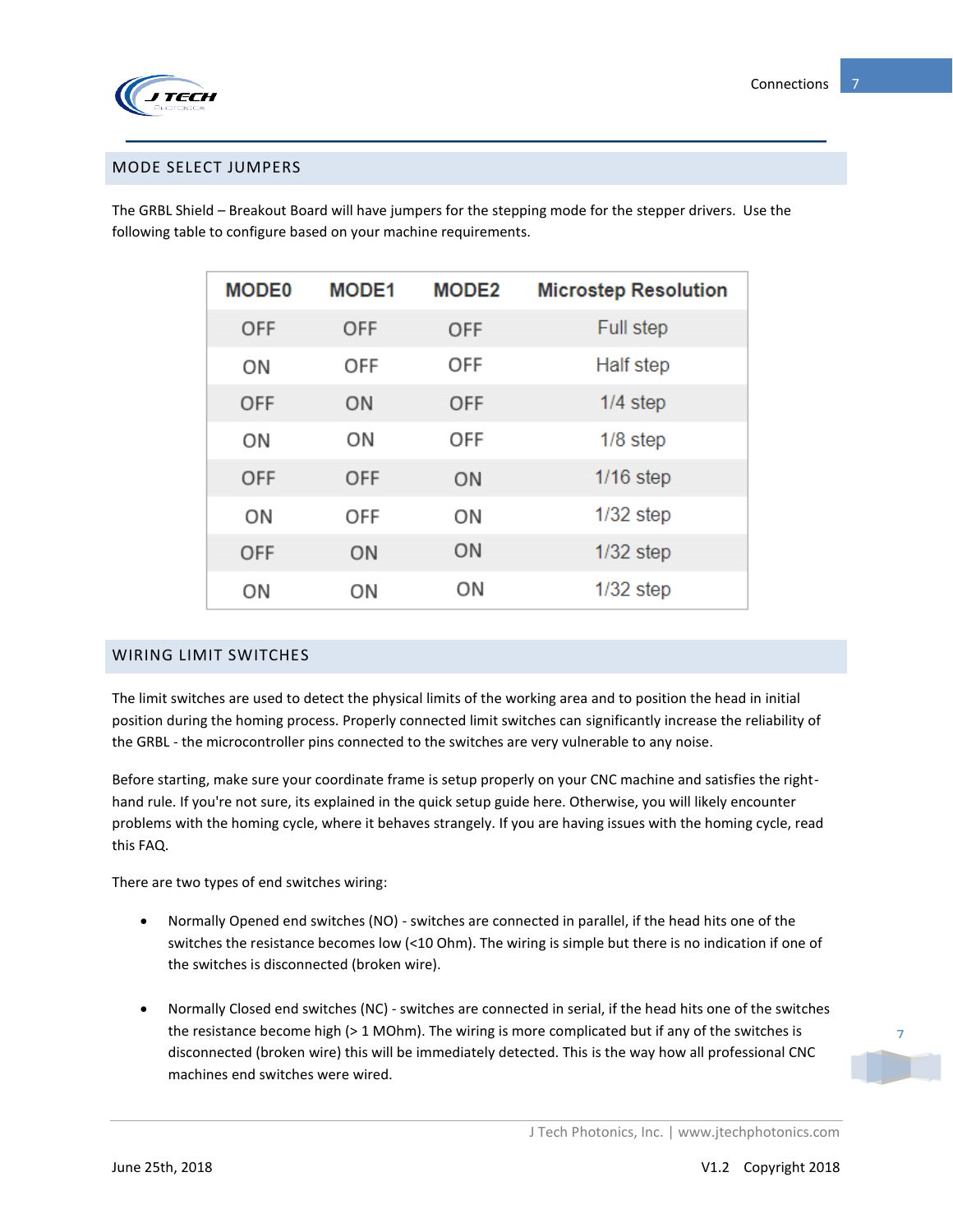

You can use only one limit switch to do the homing sequence if you want. We prefer to do this with our machines. However, if you would like to connect multiple switches together, here is how.

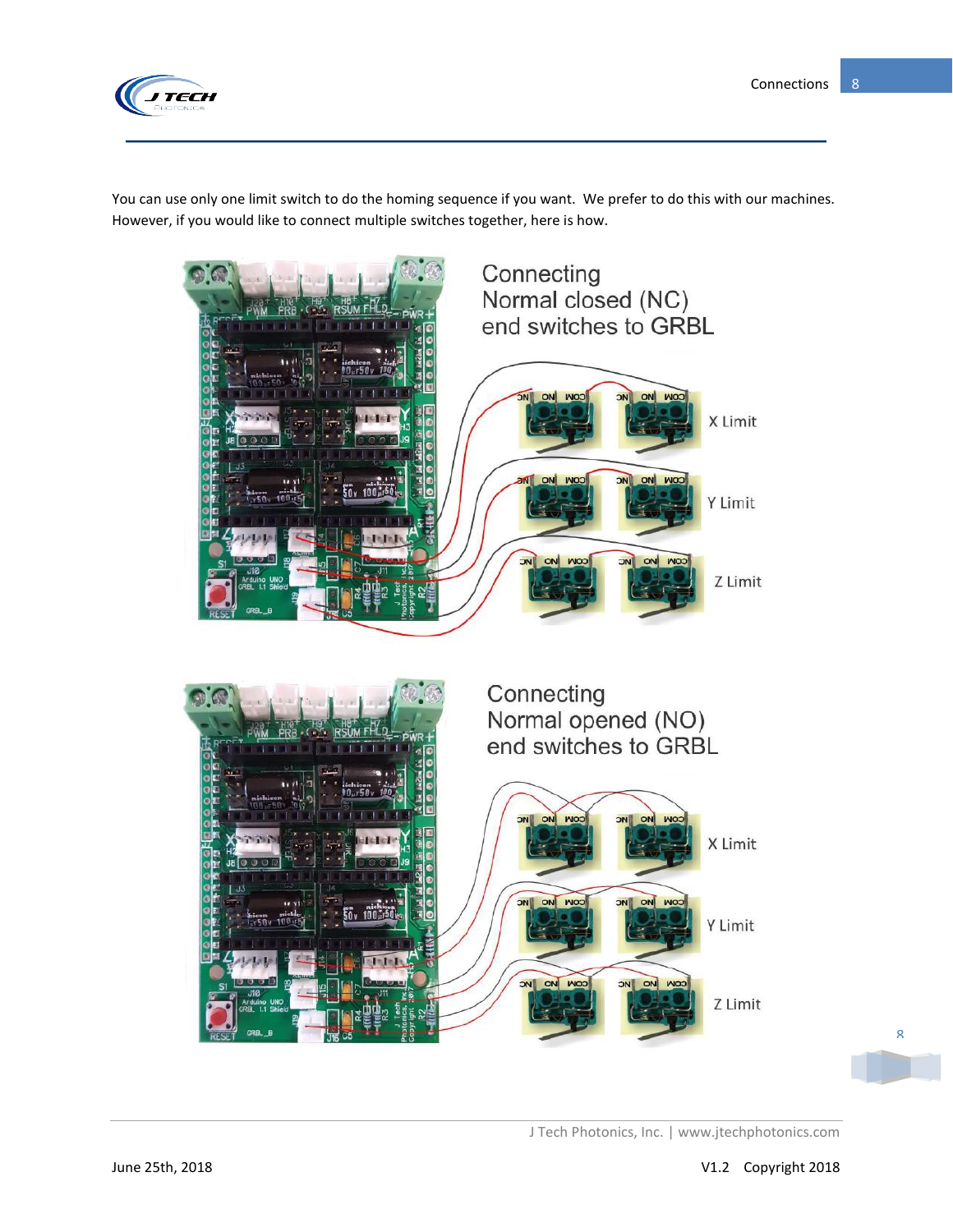

#### <span id="page-8-0"></span>SETTING MOTOR CURRENT LIMIT

If you purchased this board as a kit with motors included, then you can skip this as they are already set correctly.

If you have purchased just the GRBL shield board, then you need to adjust the current limit to match your specific motors. First thing you need to do is see what the current rating of your motors are. The DRV8825 can provide up to 1.5amps, but never go over this. We recommend using motors that are less than the maximum current level of the driver chip.

There is a very good video on how to set the current limit here: <https://youtu.be/89BHS9hfSUk>

The video shows a way to set the current limit by measuring the voltage on the "ref" pin and to calculate the resulting current limit (the current sense resistors are 0.100Ω). The ref pin voltage is accessible on a via that is circled on the bottom silkscreen of the circuit board. The current limit relates to the reference voltage as follows:

#### *Current Limit = VREF × 2*

So, for example, if you have a stepper motor rated for 1 A, you can set the current limit to 1 A by setting the reference voltage to 0.5 V.

Note: The coil current can be very different from the power supply current, so you should not use the current measured at the power supply to set the current limit. The appropriate place to put your current meter is in series with one of your stepper motor coils.



J Tech Photonics, Inc. | www.jtechphotonics.com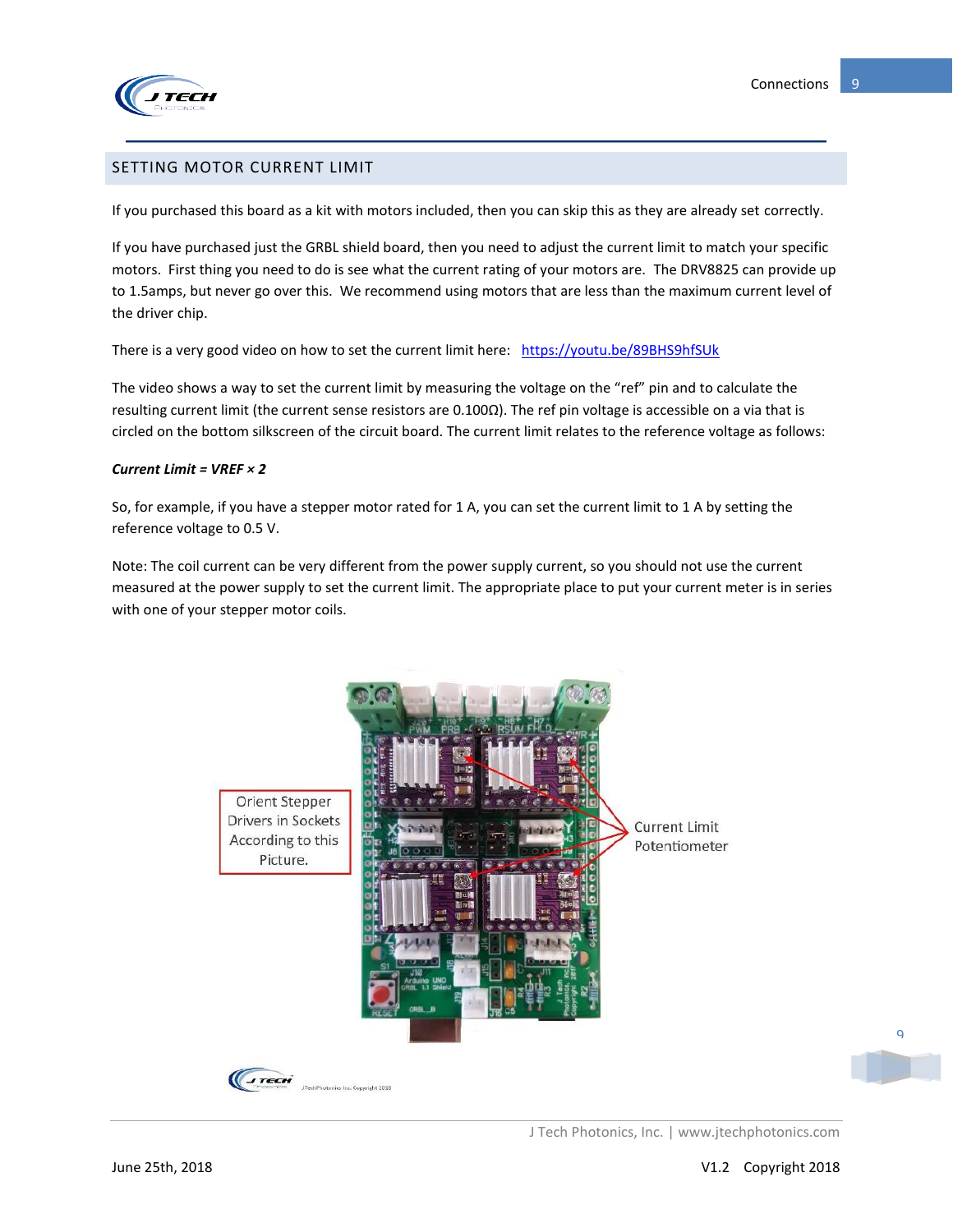

## <span id="page-9-0"></span>**GRBL CONFIGURATION**

GRBL has settings for different parameters of the machine. You can find the details on the website here: <https://github.com/gnea/grbl/wiki/Grbl-v1.1-Configuration>

Below is the list of the configuration that is on the board by default from us.

| $$0=10$           | Step pulse, microseconds      |
|-------------------|-------------------------------|
| $$1 = 25$         | Step idle delay, milliseconds |
| $$2=0$            | Step port invert, mask        |
| $$3=0$            | Direction port invert, mask   |
| $$4=0$            | Step enable invert, Boolean   |
| $$5=0$            | Limit pins invert, boolean    |
| $$6=0$            | Probe pin invert, boolean     |
| $$10=1$           | Status report, mask           |
| $$11=0.010$       | Junction deviation, mm        |
| $$12=0.002$       | Arc tolerance, mm             |
| $$13=0$           | Report inches, boolean        |
| $$20=0$           | Soft limits, boolean          |
| $$21=0$           | Hard limits, boolean          |
| $$22=0$           | Homing cycle, boolean         |
| $$23=0$           | Homing dir invert, mask       |
| $$24 = 25.000$    | Homing feed, mm/min           |
| $$25 = 500.000$   | Homing seek, mm/min           |
| $$26 = 250$       | Homing debounce, milliseconds |
| $$27 = 1.000$     | Homing pull-off, mm           |
| $$30=255$         | Max spindle speed, RPM        |
| $$31=0$           | Min spindle speed, RPM        |
| $$32=1$           | Laser mode, boolean           |
| $$100=250.000$    | X steps/mm                    |
| $$101 = 250.000$  | Y steps/mm                    |
| $$102=250.000$    | Z steps/mm                    |
| $$110 = 8000.000$ | <u>X Max rate, mm/min</u>     |
| $$111 = 8000.000$ | Y Max rate, mm/min            |
| $$112 = 500.000$  | Z Max rate, mm/min            |
| $$120=400.000$    | X Acceleration, mm/sec^2      |
| $$121 = 400.000$  | Y Acceleration, mm/sec^2      |
| $$122=10.000$     | Z Acceleration, mm/sec^2      |
| $$130=200.000$    | X Max travel, mm              |
| $$131 = 200.000$  | Y Max travel, mm              |
| $$132=200.000$    | Z Max travel, mm              |